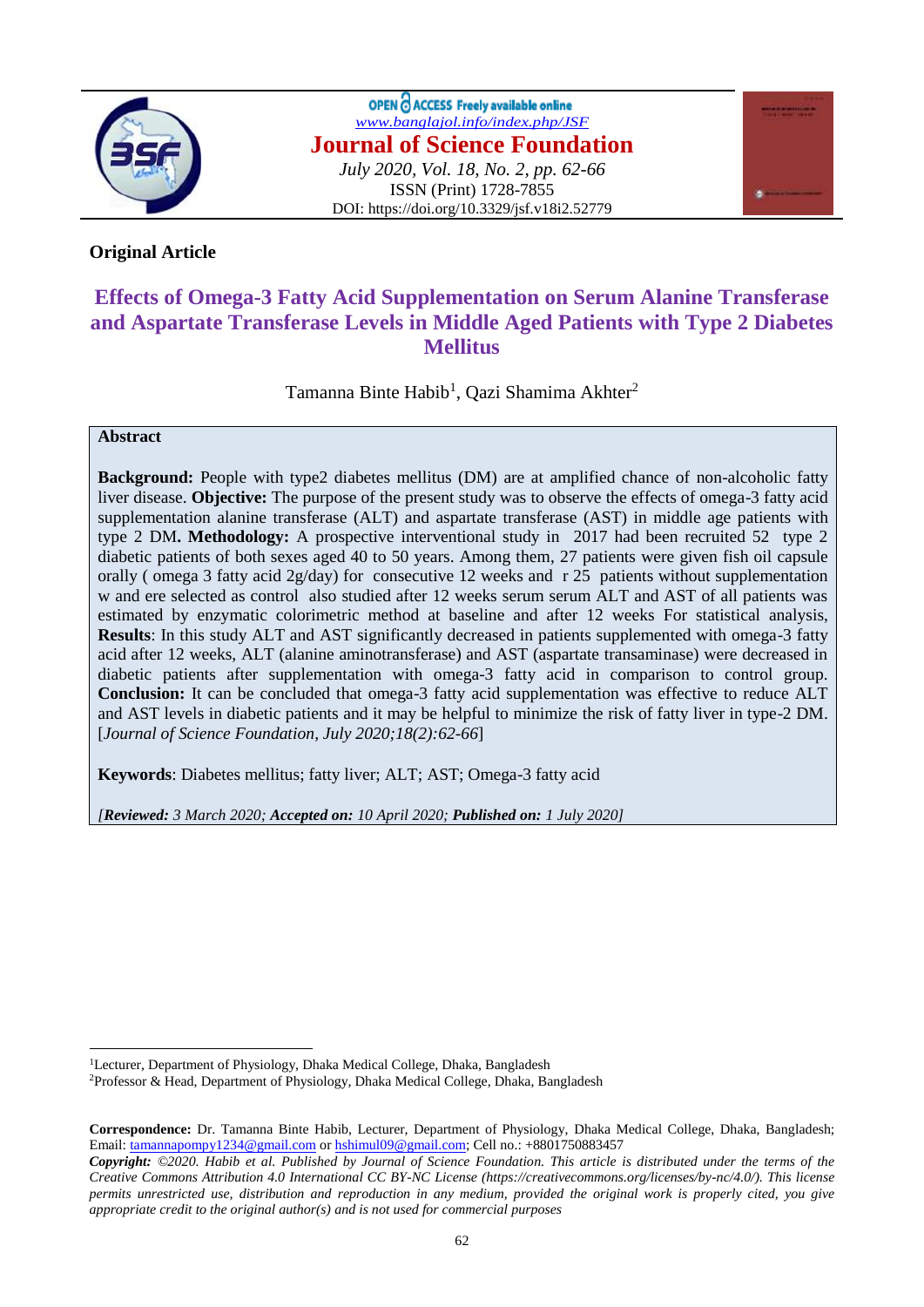## **Introduction**

Type 2 diabetes mellitus is a hormonal disorder characterized by hyperglycemia and hyperlipidemia and the chronic hyperglycemia of type 2 diabetes is associated with long term damage of liver causing fatty liver disease (Jun et al., 2011). Insulin is the hormone which is necessary for appropriate tissue development, growth and maintenance of whole body glucose homeostasis (Pessin and Saltiel 2000). Insulin resistance happens when the insulin sensitive tissue loses response to insulin. The basic effect of insulin resistance on glucose metabolism is to prevent the uptake and utilization of glucose by most cells of the body. As a result blood glucose concentration increases, cell utilization of glucose falls, utilization of fat increases and free fatty acid level increases in blood (Delarue and Magnan 2007). Omega-3 ( $\sigma$ -3) Fatty acids are a group of polyunsaturated fatty acids consists of alpha- linolenic acid, eicosapentaenoic acid and docosahexanoic acid found in sea fish (salmon, tuna and trout) and shellfish (crab, mussels and oysters) stimulates insulin sensitivity (Baynest et al., 2015).

Consumption of fish oil can decrease free fatty acid level, promotes insulin sensitivity as well as reduce the incidence of type 2 DM (Albert et al., 2016). Omega-3 capsule act directly on insulin sensitive tissues, rises number of insulin receptors thus inhibits insulin resistance (Laila and Lanza 2016). Intake of food rich in omega-3 fatty acid, particularly n-3 and n-6, facilitate the action of insulin through various metabolic pathways, including suppression of hepatic lipogenesis, decreased release of triglycerols from liver, improvement in ketogenesis, and oxidation of fatty acids in hepatic cells (Portillo-Sanchez et al., 2015).

Non alcoholic fatty liver diseases are very common in type 2 diabetic patients (Han et al., 2012). Nonalcoholic fatty liver diseases is the main cause of chronic liver diseases associated with diabetes mellitus. Liver plays an important role in the regulation of carbohydrate homeostasis, hepatocellular accumulation of glycogen causes abnormal elevation of alkaline phosphatase and Aspartate aminotransferase (Mandal et al., 2018). Moreover, intake of polyunsaturated fatty acid decreases serum ALT and AST level (Parker et al., 2012). Fish oil consumption reduces liver fat and ALT and AST by reducing circulating FGF21 levels in T2DM patients. Fibroblast related growth factor is an inflammatory markers that is related to NAFLD and T2DM, so when it reduces serum biomarker of liver also reduces and improvement occurs in T2DM patient (Qin et al., 2015).

Omega- 3 fatty acid prevents this change by increasing peroxisome proliferator receptor gamma, increasing hepatic uptake and oxidation of free fatty acid in striated muscle. Therefore the present study was intended to assess the effect of supplementation of omega-3 fatty acid in Bangladeshi diabetic patient on ALT and AST to observe the liver function.

## **Methodology**

This prospective, interventional study was carried out in the Department of Physiology at Dhaka Medical College, Dhaka, Bangladesh from January 2017 to December 2017 after approval from Research Review and Ethical Review Committee of Dhaka Medical College, Dhaka, Bangladesh. The patients were selected from outdoor of Endocrinology, Dhaka medical college and personal contact from Dhaka city by purposive sampling. At the beginning 60 diagnosed type-2 diabetic patients of both sexes with the age ranging from 40 to 50 years with FBG 7.0 mmol/L or 126 mg/dl, HbA1c 6.5%, serum total cholesterol more than 200 mg/dl, serum triglyceride more than 150 mg/dL, LDL more than 130 mg/dl, BMI <30 Kg/m<sup>2</sup> and patients with oral hypoglycemic drug and fatty liver were enrolled. 30 patients were given supplementation with Omega-3 fatty acid for 12 consecutive weeks and 30 patients were without supplementation and uses as control. Serum ALT and AST of all patients are assessed at baseline and after 12 weeks. The control subjects studied at before and after 12 weeks of follow-up. After selection, the nature, purpose and benefits of the study were explained to each subject and informed written consent was taken from participants. Anthropometric measurement of the subjects was recorded and blood pressure was measured. All the information were recorded in a prefixed questionnaire. With aseptic precaution, 5 ml of venous blood after overnight fasting was obtained from ante-cubital vein by a disposable plastic syringe from each subject for biochemical tests. Serum ALT and AST was estimated by enzymatic colorimetric method in auto-analyzer. Omega-3 fatty acid (2gm) in the form of fish oil capsule was supplied to patients free of cost and they were asked to take orally twice daily for 12 weeks with proper directions. Fish oil capsule were purchased from the local market.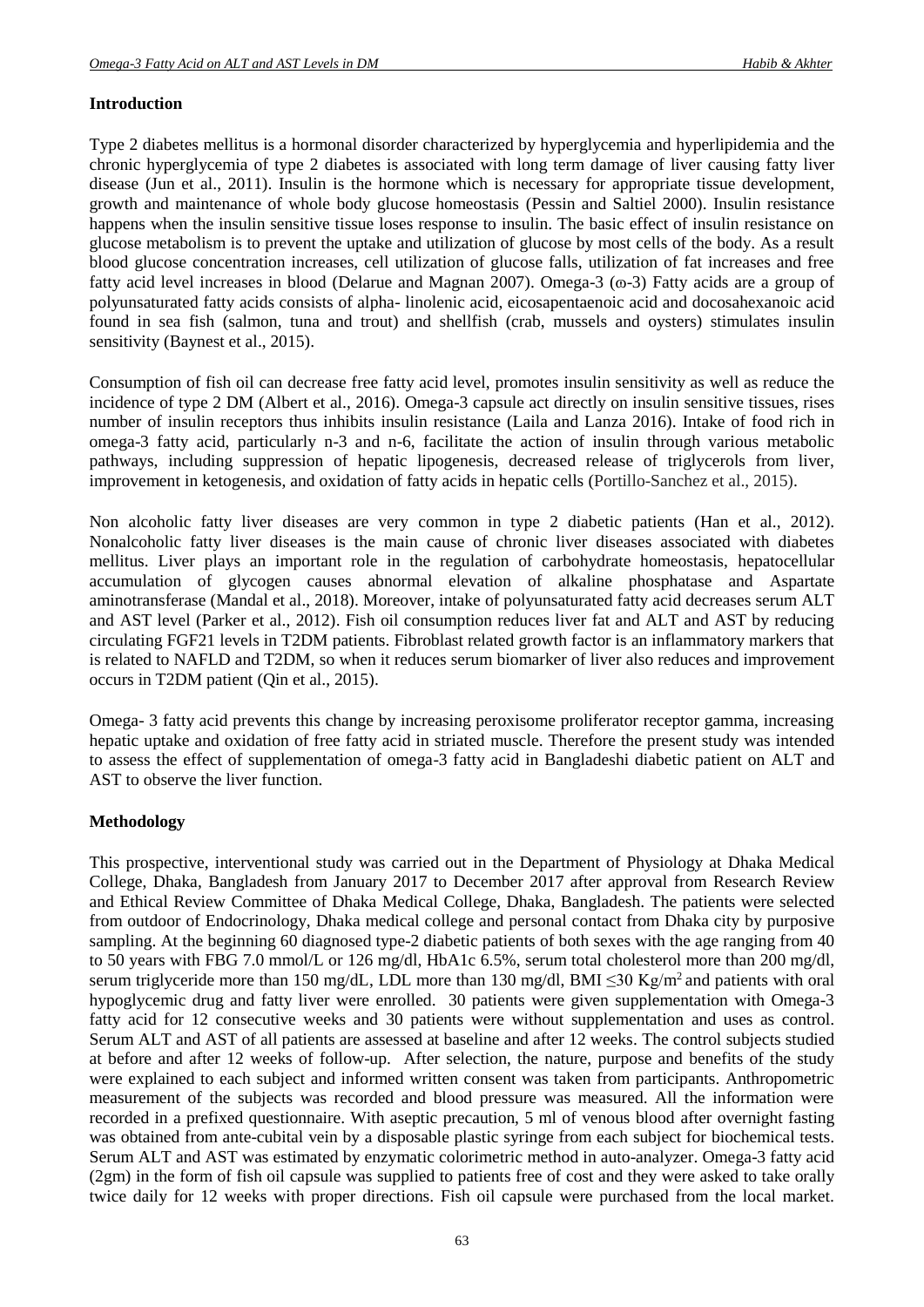Patients were instructed not to change their diet and physical activities during the course of the study. A regular telephonic communication and periodic visit was made to participants to ensure the intake of capsule.

For statistical analysis, Paired 't' test and Unpaired 't' test were performed as applicable using SPSS for windows version 16.0**.** Data were expressed as mean±SE. The *p* value of less than 0.05 was accepted as level of significance.

#### **Results**

After 6 weeks of study period, 3 patients were relinquished from study group and 5 patients were dropped out from control group. Finally, data of 27 patients under supplementation and 25 type diabetic patients without supplementation were used for analysis. Fattty liver was diagnosed by abdominal ultrasonography. Subjects having history of heart disease, endocrine disorder, insulin therapy, viral hepatitis, acute or chronic infections, pregnant and lactating women were excluded from this study.

| <b>Parameters</b>             | <b>Supplemented T2DM</b> | <b>Control group</b> |
|-------------------------------|--------------------------|----------------------|
|                               | $(n=27)$                 | $(n=25)$             |
| Mean Age (Years) <sup>a</sup> | $45.90 \pm 3.80$         | $44.92 \pm 3.75$     |
| Male <sup>b</sup>             | 18(66.7%)                | 11 $(44\%)$          |
| Femaleb                       | $9(33.3\%)$              | 14 (56%)             |
| BMI $(kg/m^2)$                | $25.03 \pm 2.27$         | $25.87 \pm 1.75$     |
| $SBP$ (mmHg)                  | $119.07 \pm 7.08$        | $121.79 \pm 4.47$    |
| DBP(mmHg)                     | $79.63 \pm 6.26$         | $80.00 \pm 0.00?$    |
| Duration of DM <sup>a</sup>   | $5.43 \pm 1.50$          | $5.35 \pm 1.57$      |
| (Years)                       |                          |                      |

### **Table 1: General Characteristics of the Patients in Both Groups (n=52)**

Results were expressed as mean  $\pm$  SD. a=Unpaired Student's't' test was performed to compare between the groups. b= Chi Square test was performed to compare male and female between the groups. The test of significance was calculated and *p* value < 0.05 was accepted as level of significance. N= total number of subjects, n = number of subjects in each group ns= non-significant  $*/**/***=$ significant. T2DMS=Type 2 diabetes mellitus with supplementation T2DM=Type 2 diabetes mellitus without supplementation

|          | Table 2: Serum alanine transaminase and serum aspartate transaminase levels in different groups |
|----------|-------------------------------------------------------------------------------------------------|
| $(n=52)$ |                                                                                                 |

| <b>Parameters</b> | <b>Supplemented</b> $(n=27)$ |                               | <b>Control Group</b> $(n=25)$ |                               |
|-------------------|------------------------------|-------------------------------|-------------------------------|-------------------------------|
|                   | Pre-                         | Post-                         | Pre follow-up                 | Post follow-up                |
| ALT(IU/L)         | $34.6 \pm 2.71$              | $28.5 \pm 1.67$ <sup>**</sup> | $39.2 \pm 4.20$               | $39.96 \pm 4.43^{\text{***}}$ |
| AST(IU/L)         | $41.3 + 4.03$                | $38.5 \pm 1.02*$              | $47.68 + 2.68$                | $46.8 \pm 2.20^{***}$         |

Results are expressed as mean  $\pm$  SD. a=Paired student's t test was performed for comparison within groups and b=unpaired t test was performed to compare between groups.  $P$  value < 0.05 was accepted as level of significance. N= total number of subjects,  $n =$  number of subjects in each group, ALT=Alanine transaminase, AST=aspartate transaminase ( $* =$  study group baseline vs study group after 12 weeks of supplementation;  $# =$  study group after 12 weeks vs control group after 12 weeks); (\**p<.*01,*\*\*p<.*001;# *p<.*01,##*p<.*001).

In this study no significant difference were seen in age, sex, BMI, systolic and diastolic blood pressure between study and control group (Table I).In this study, the mean serum ALT and AST levels were almost similar and there is no statistical difference were observed at baseline after 12 weeks of supplementation of fish oil serum ALT ( $p<0.0.01$ ) and mean serum AST ( $p<0.01$ ) level significantly decreased. Again the mean serum ALT levels and mean serum AST levels were not significantly different in post follow up compared to baseline value in patients without supplementation. More over, serum ALT  $(p<0.01)$  levels and mean serum AST  $(p<0.01)$  levels were significantly lower and in post supplemented group compared to post follow up control group.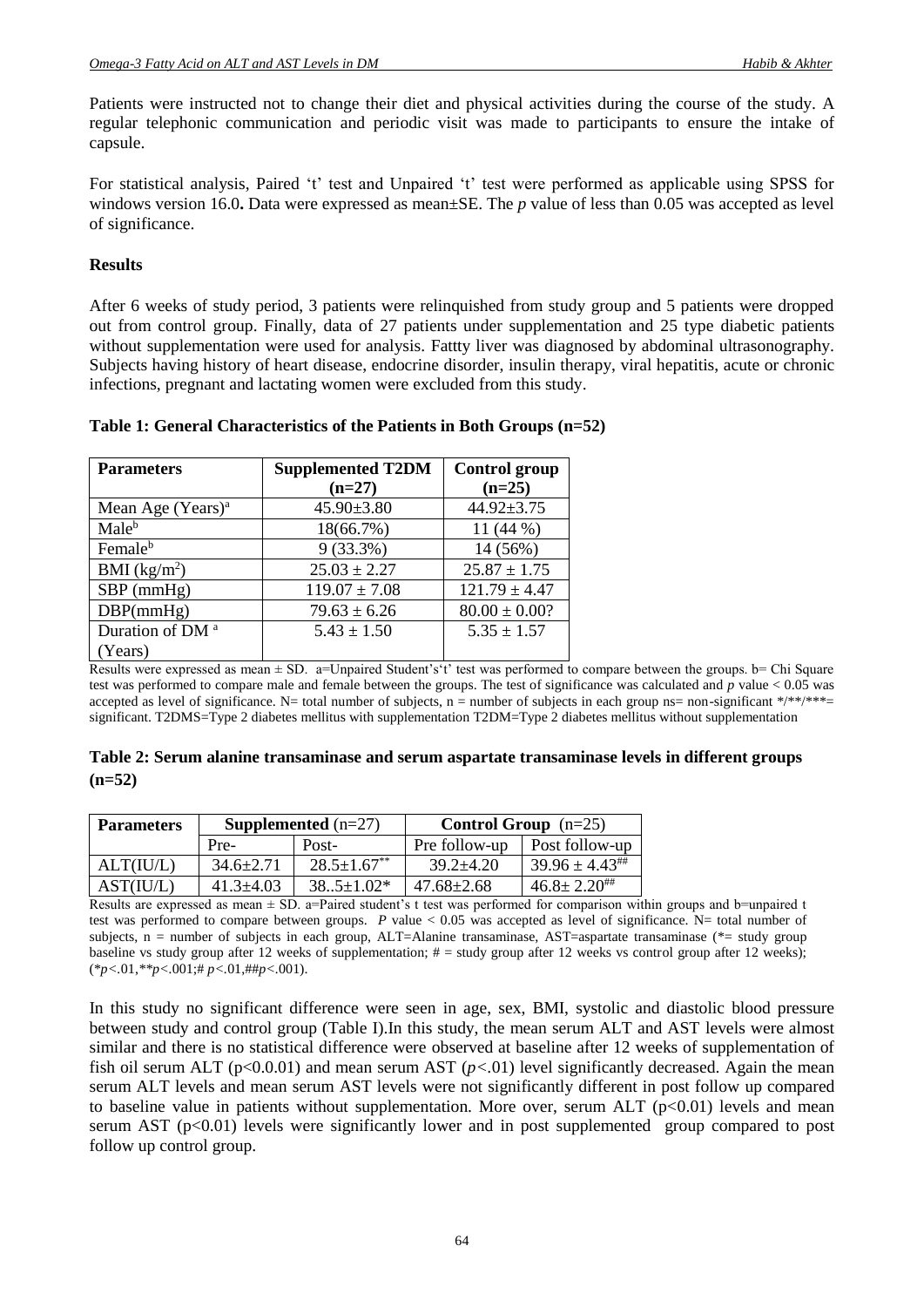#### **Discussion**

In the present study, the mean serum ALT and AST levels reduced and high density lipoprotein increased in patients of T2DM after supplementation with omega-3 fatty acid. Insulin resistance in T2DM cause impaired fatty acid oxidation in liver and subsequent accumulation of fat in liver (Lopez et al., 2014). When diabetic patient suffers from nonalcoholic fatty liver diseases ALT and AST rises (Bhat and Smith 2015).

Almost similar type of result were observed by other previous studies (Shresta et al., 2017; Jameil et al., 2014). On the contrary, supplementation of omega-3 fatty acid could not bring significant change in lipid profile in T2 DM (Lopez et al., 2014). Literature review suggested that, fat accumulation in liver leads to rise of serum triglyceride level which in turn cause rise serum ALT and AST levels due to impaired liver function (Ni et al., 2012). The binding of insulin with its receptor through releasing some inflammatory mediator from liver that decreases insulin receptor signaling activity, this facts are influenced by rising serum TG level.

Omega-3 fatty acid has a role on reducing serum triglyceride level. Peroxisome proliferator receptor–α exists in the liver which increase in number in presence of omega-3 fatty acid. An increase in PPAR–α leads to increased hepatic uptake of free fatty acid. It also increases the free fatty acids oxidation in skeletal muscle (Shidfar et al., 2018). As a result, free fatty acid level is reduced in blood. The consequence of free fatty acid reduction helps to decrease triglyceride synthesis. Thus, fish oil capsules reduces serum triglyceride level that promotes the binding of insulin to its receptor and improves insulin sensitivity (Fernandez and West 2005).

Fish oil activate PPAR- $\alpha$  (peroxisome proliferator activated receptor alpha) and down regulate sterol regulatory element binding protein-1c (SREBP-1) that improve fatty acid oxidation and reduces liver enzyme (ALT and AST) (Jameil et al., 2014).

#### **Conclusions**

After analyzing the results of the study, it can be concluded that supplementation of omega-3 fatty acid can reduces serum ALT and AST levels in patients with type-2 diabetes mellitus. Therefore, omega-3 fatty acid containing diet may be useful to keep down the complications in type-2 diabetes mellitus.

#### **References**

- Albert BB, Derraik JGB, Brenan CM, Smith GC, Glarg ML, Smith DC, Hofman PL and Cutfield WS. Higher omega-3 index is associated with increased insulin sensitivity and more favourable metabolic profile in middle-aged overweight men. Sci Rep 2016;6:1-8
- Baynest HW. Classification, pathophysiology, diagnosis and management of diabetes mellitus. J Diabetes Metab 2015; 6:1-13
- Bhat HB, Smith RJ. Fatty liver diseases in Diabetes mellitus. Hepatobilliary Surg Nutr 2015;4(2):101-108
- Delarue J, Magnan C. Free fatty acids and insulin resistance. Current Opinion in Clinical Nutrition & Metabolic Care. 2007;10(2):142-8
- Fernandez ML, West KL. Mechanism by which dietary fatty acids modulate plasma lipids. J Nutr 2005;135:2075-8
- Han Ni, Soe HH, Htet A.Determinants of Abnormal liver function tests in Diabetes patients in Myanmar. Int J Diabetes Res 2012;1(3):36-41
- Jameil NA, Khan FA, Arjumand S, Khan MF, Tabassum H.Associated liver enzymes with hyperlipidemic profile in type2 diabetes patients. Int J Clin Exp Pathol 2014;7(7)4345-49
- Jun DW, Kim HZ, Bae JH, Lee OY. The clinical significance of HbA1c as a predictive factor for abnormal postprandial glucose metabolism in NAFLD patients with an elevated liver chemistry.Hepatogastroenterology2011;58:1274-9

Laila AZ, Lanza IR. Insulin –sensitizing effects of omega-3 fatty acids: lost in translation. Nutr 2016;8(6):1-24

- Lopez AL, Ramos RV, Carrillo BE. Type 2 Diabetes, PUFAs and vitamin D: their relation to inflammation. J of Immun Res. 2014;1:1-14
- Mandal A, Bhattarai B, Kafle P, Khalid M. Elevated liver enzymes in patients with Type-2 Diabetes Mellitus and N on alchoholic fatty liver disease. Curious 2018;10(11):1-9
- Ni H, Soe HHK, Htet A. Determinants of abnormal liver function tests in diabetes patients in Myanmar. Int J Diabetes Res 2012;1:36-41
- Parker HM, Johnson NA, Burdon CA, Cohn JS.Omega-3 PUFA supplementation and non alchoholic fatty liver disease. J Hepatol 2012;56:944-51
- Pessin JF, Saltiel S. Signaling pathways in insulin action: molecular targets of insulin. The J of Clin Inv 2000;106(2) : 155-169